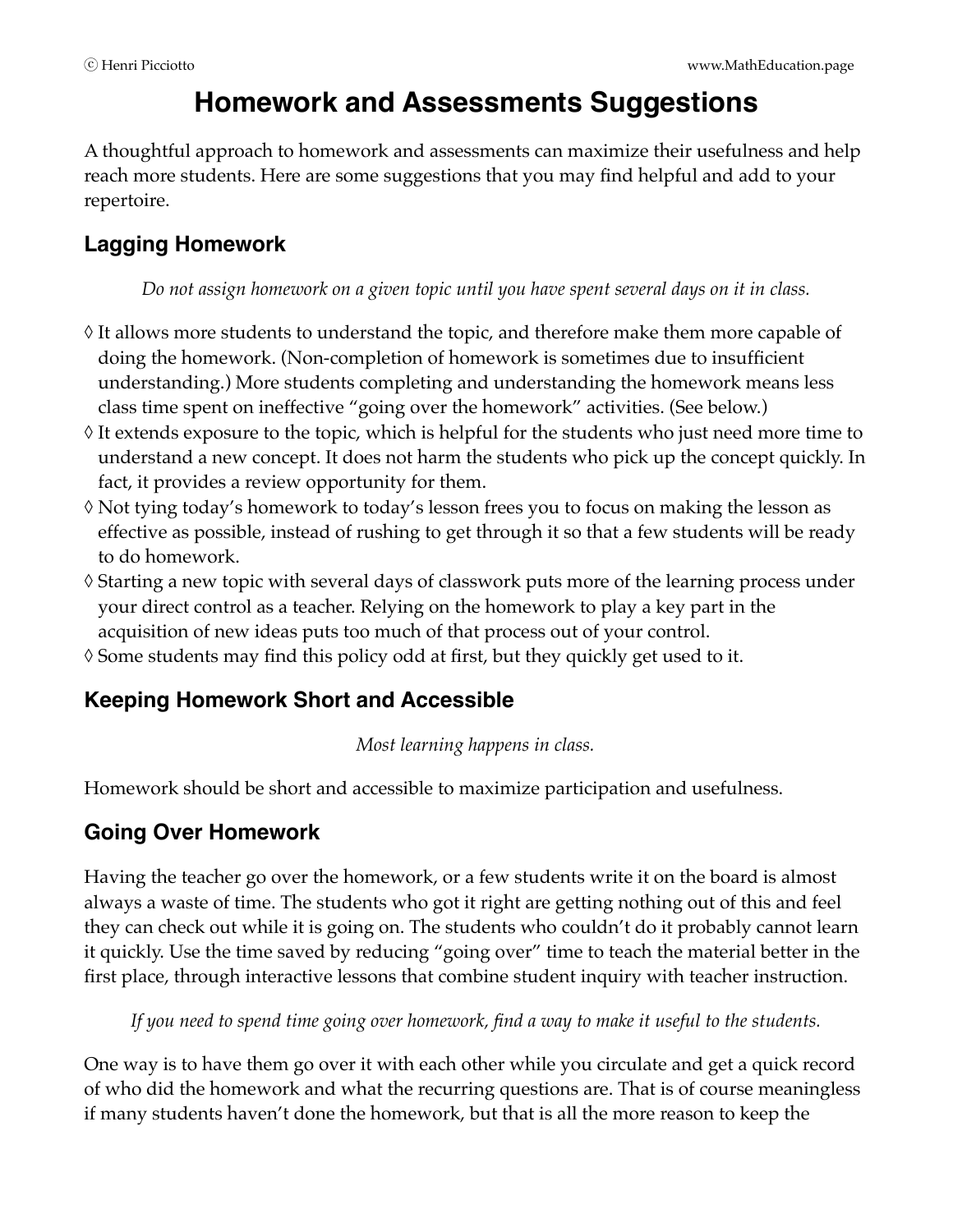homework lagged, short, and accessible, and to demand homework completion right from the start of the school year.

If you see that most students got something wrong on the homework, do not do the exact same problem on the board. Instead, do a similar problem. This will make that more interesting to the students who got it right, and you need their participation just as much as the other students.

### **Quizzes**

*Do not quiz on a given topic until you have spent several days on it in homework.* 

- ◊ It allows more students to understand the topic, and can lead to stronger showing on the quiz.
- ◊ It extends exposure to the topic, which is helpful for the students who just need more time to understand a new concept. It does not harm the students who pick up the concept quickly. In fact, it provides a review opportunity for them.
- ◊ If most students get something wrong on a quiz, the topic must return on future quizzes or tests. Students need to be explicitly warned about this: we are not "done" with a topic until it is mastered.
- ◊ Along with lagging homework, it gives the message that hard topics will not go away.

One possible scheme is quizzes that are short and focused on one or two topics, and occasional tests that take a whole period and are cumulative.

# **Quiz Corrections**

*Require quiz corrections, done as homework for points, from every student.*

This gives students one more chance to learn the material, and again extends exposure. The fact that tough topics will return on future quizzes is a way to emphasize the importance of the quiz corrections.

Standards for quiz corrections are higher than they are for the quiz itself: students should show their work, and write short explanations in their own words.